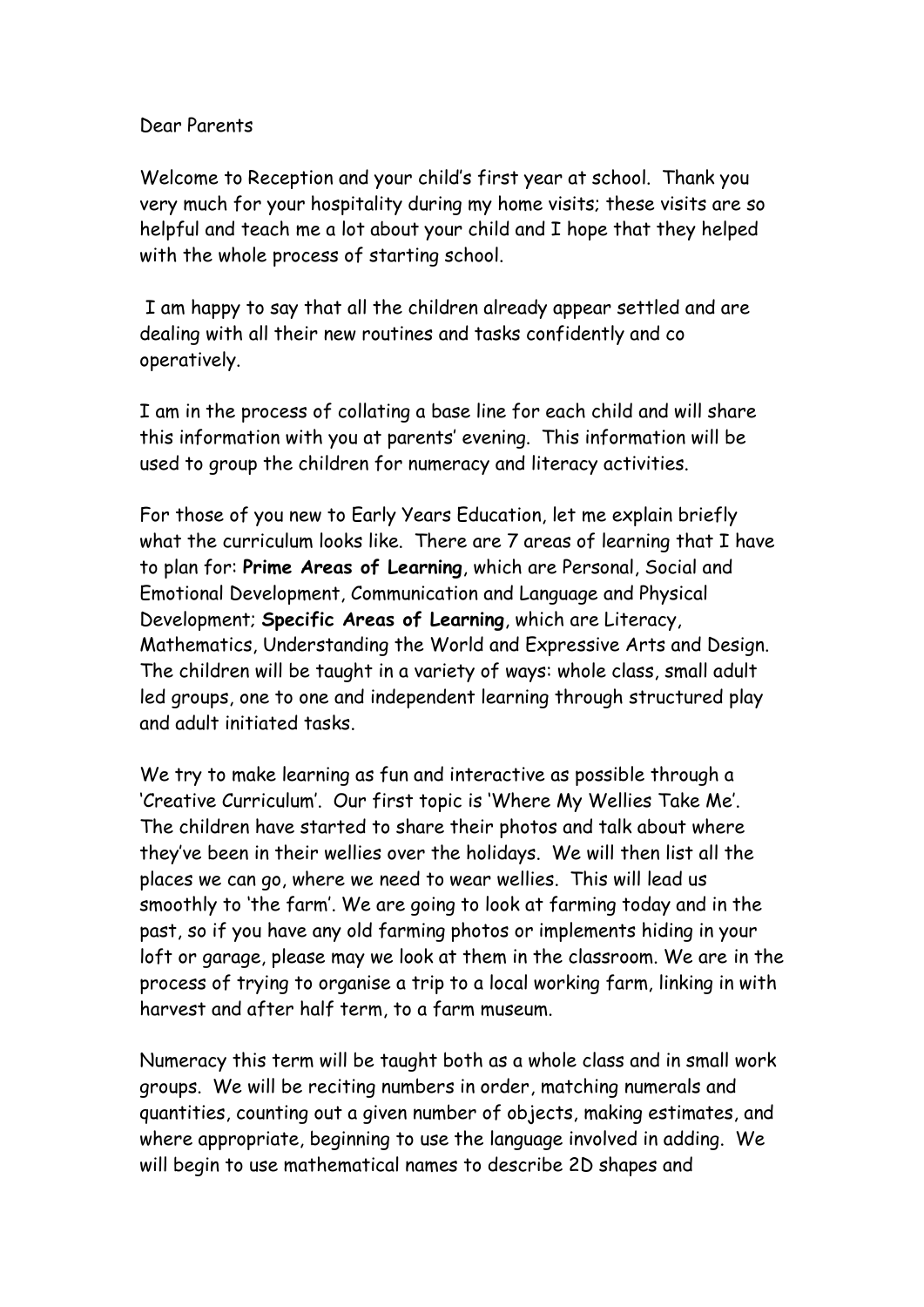mathematical language to describe them. Children will work at their own level and tasks will be differentiated accordingly.

We teach phonics using a program called Read, Write, Inc. I would like to invite you to an evening meeting, where I will explain how we teach reading and writing in the classroom. If you are not able to make the meeting, I will arrange a mutually convenient time with you and go through everything after school. The meeting will be held in school at 7pm on Thursday 1st October.

PE, will be taught on Tuesday and Friday mornings, by a peripatetic teacher. Please would you keep your child's PE kit in school and would you be kind enough to put a change of underwear and uniform in the bag, just in case of accidents.

Every morning, the children will have access to the snack table. Mrs Nichols keeps us supplied with a lovely selection of breads and other healthy and tasty food to try. We do ask for a voluntary contribution towards the cost of this: £1 per week. Please could I ask you for £7 towards the cost this term. Fruit is available throughout the day and please would you provide your child with a water bottle, so that they can have a drink whenever they need one.

Could I also ask you to keep a coat at school, as the weather is about to become more temperamental and the children will always go outside to play.

As you come into the classroom, you may soon notice 'scarecrows' on the board over the heater. Subtly linked to the topic, this is our home/school link board. If your child achieves something new at home, please get them to tell us, show their certificate or trophy or whatever it might be and we will write it on a 'crow', to celebrate their success.

If there is anything you want to know about the Foundation Stage/Reception year, or if you are anxious or confused about anything, please come and see me any time after school or ring me if you can not get in that particular day.

If you are settled and happy about school, then your child will follow suit.